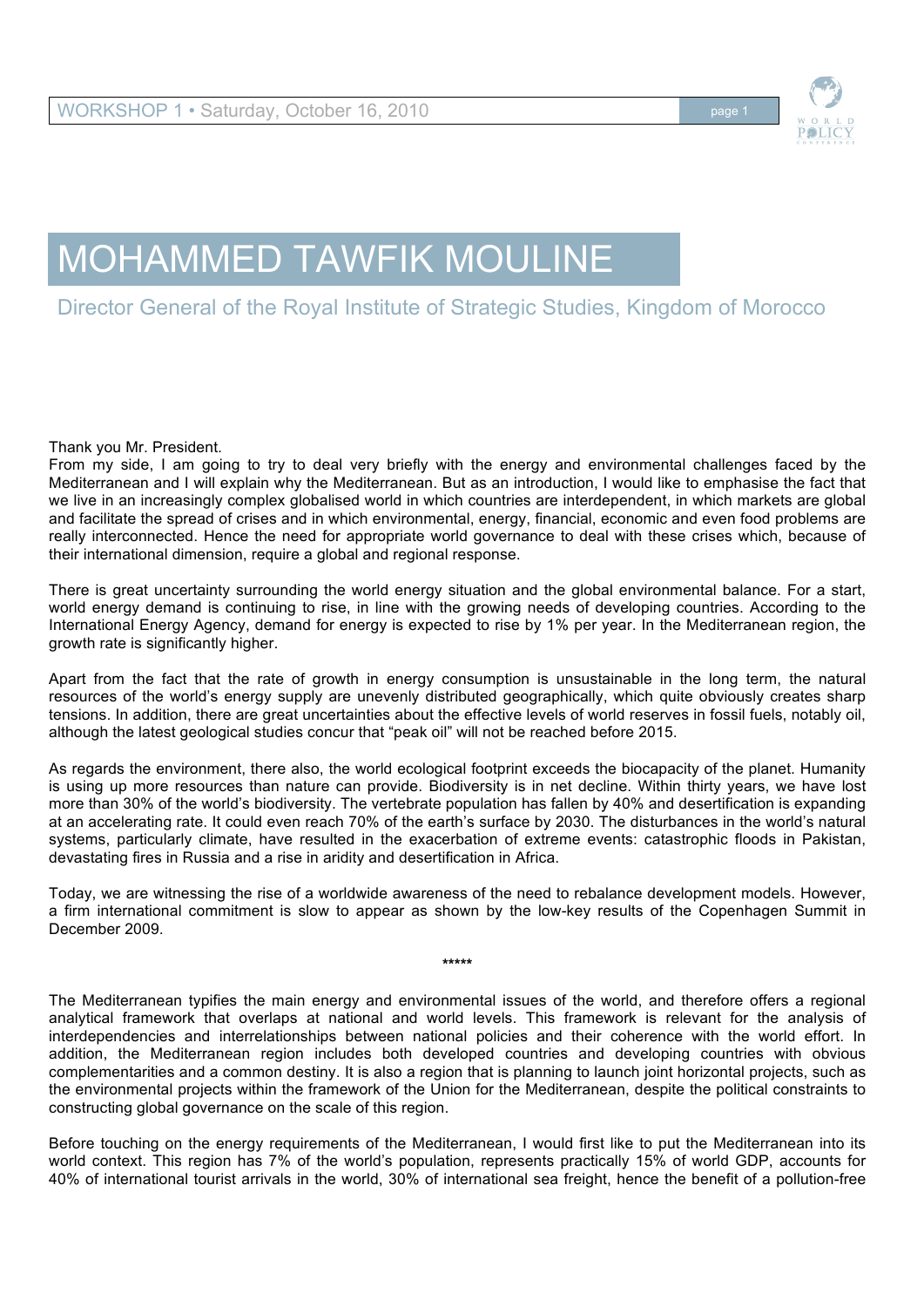

Mediterranean, 28% of world oil traffic, 8% of energy consumption and 8% of CO2 emissions. The Mediterranean is a major reservoir of marine and coastal biodiversity, with 28% of endemic species and 7.5% of the world's marine fauna and 18% of its flora. It represents 10% of plant species in an area of only 1.6% of the earth's surface. So it is an echoregion by excellence.

The energy needs of the Mediterranean are very large, especially those of the countries in the south and east of this region. The latter are experiencing very high growth rates in energy demand, so much that by 2025 they could reach a level of consumption that would almost match that of the European Union. In addition, their energy dependency would grow, despite the fact that some southern Mediterranean countries are oil and gas producers. In the scenarios that have been produced for 2025, it is forecast that the region's energy mix would still be dependant on fossil fuels, with a renewable energy contribution of between 6% for the scenario based on current trends and 14% for the pro-active scenario.

It is a region for which the scenarios of the IPCC predict an increase in temperature, by 2100 in relation to 1990, of between 2.2 degrees and 5.1 degrees, significantly higher than the world average. In rainfall, the drop would be sharp. Forming part of this region, Morocco is also bearing the brunt of the consequences of climate change. The rise in temperature would be between 3 degrees on the Atlantic coasts and 6 degrees within countries, with a drop in rainfall that could reach 50% in some regions of Morocco.

The effects of climate change are likely to be very great for the whole Mediterranean region. One thing I would like to stress is the fact that the biodiversity would come under severe pressure, as 19% of species are threatened with extinction, 5% are critically endangered today, 7% are endangered and 7% are vulnerable.

In terms of water, the consequences would be very significant. At present, the Mediterranean region only has 3% of the world's resources of water but 7% of the world's population, with varying consequences for availability of water per inhabitant depending on the country. These consequences would be severe in the scenario of inaction. Some countries will even have reserves of water, but that would not exceed 100 cubic metres per inhabitant per year by 2025.

The questions of water and energy are really interconnected at the level of the Mediterranean region. Indeed, it would be necessary not only to mobilise energy to meet the needs of development and economic growth, but also to give all populations access to drinking water. Also, the blue plan forecasts that by 2030 the water sector would absorb 15% of electricity generated against only 9% today. Energy and water are, moreover, fundamental in the sense that no credible energy policy could disregard the central question of water.

**\*\*\*\*\***

The points made in the above assessment are an urgent call to Mediterranean countries to become actively involved in producing adequate responses to the energy and environmental challenges. These responses must necessarily be based on the principle of sustainability. To this effect, special attention should be given to the following three central points:

## **Make the energy-environment combination the central plank of a coordinated regional policy**

The Mediterranean energy policy should be designed using an integrated approach, stressing a reduction in the effects of climate change and taking into account water needs. This policy should be structured around three fundamental priorities:

- energy efficiency; the potential gains could be between 25 and 30% of demand today;
- the development of renewable energy; there is huge potential for solar and wind energy, especially in the south of the Mediterranean;